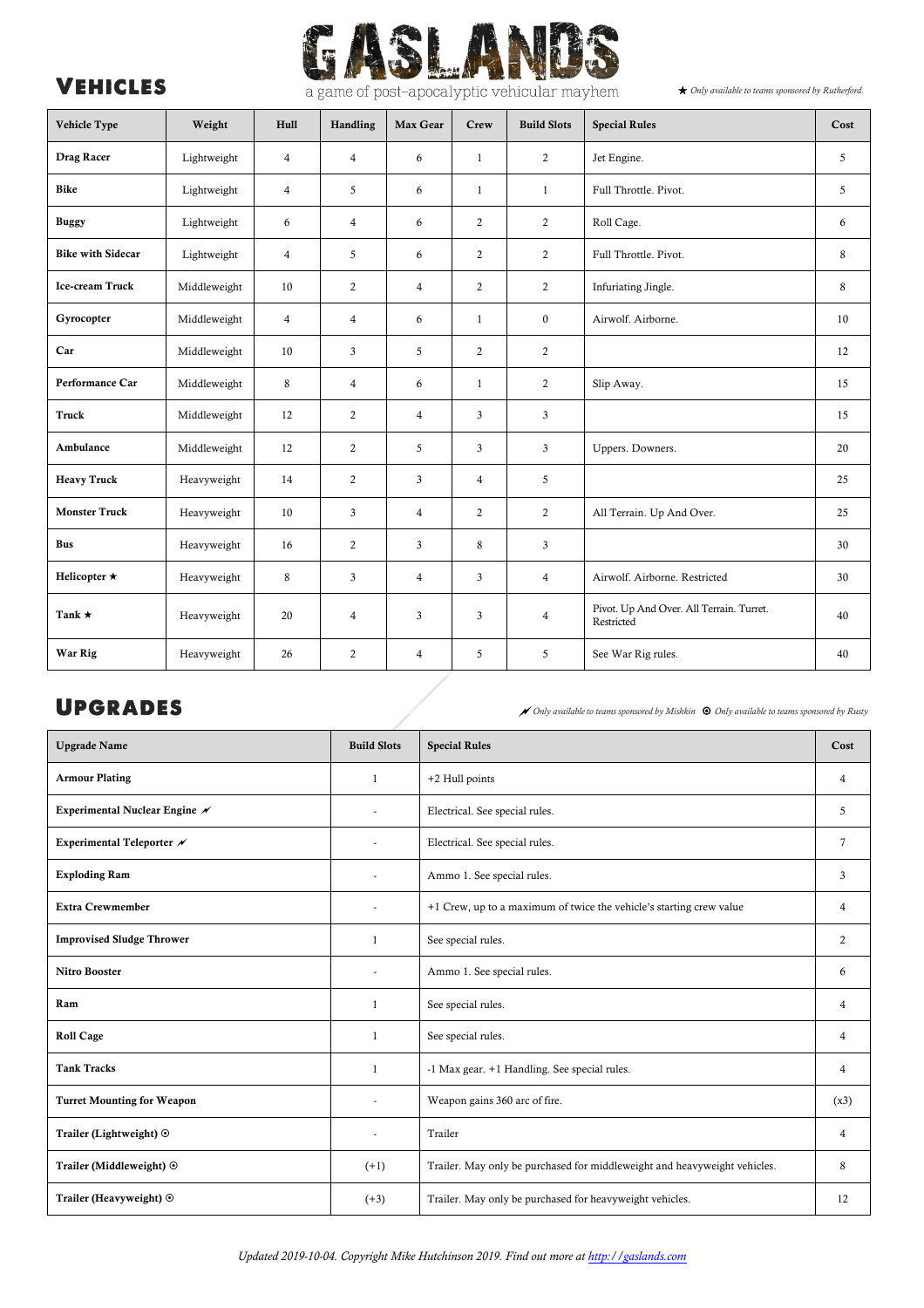# WEAPONS **WEAPONS**

| <b>Weapon Name</b>                 | Range                    | <b>Attack Dice</b>       | <b>Build Slots</b>       | <b>Special Rules</b>                                    | Cost           |
|------------------------------------|--------------------------|--------------------------|--------------------------|---------------------------------------------------------|----------------|
| 125mm Cannon                       | Double                   | 8D <sub>6</sub>          | 3                        | Ammo 3. Blast. See special rules.                       | 6              |
| Arc Lightning Projector /          | Double                   | 6D6                      | $\overline{2}$           | Ammo 1. Electrical. See special rules.                  | 6              |
| Bazooka                            | Double                   | 3D <sub>6</sub>          | 2                        | Ammo 3. Blast.                                          | $\overline{4}$ |
| <b>BFG</b>                         | Double                   | 10 <sub>D</sub> 6        | 3                        | Ammo 1. See special rules.                              | $\mathbf{1}$   |
| <b>Blunderbuss</b>                 | Small Burst              | 2D6                      |                          | Crew Fired. Splash.                                     | 2              |
| <b>Caltrop Dropper</b>             | Dropped                  | 2D6                      | $\mathbf{1}$             | Ammo 3. Small Burst. See special rules.                 | $\mathbf{1}$   |
| <b>Combat Laser</b>                | Double                   | 3D <sub>6</sub>          | $\mathbf{1}$             | Splash.                                                 | $\overline{5}$ |
| Death Ray $\mathscr N$             | Double                   | 3D <sub>6</sub>          | $\mathbf{1}$             | Ammo 1. Electrical. See special rules.                  | 3              |
| Flamethrower                       | Large Burst              | 6D6                      | $\overline{2}$           | Ammo 3. Splash. Fire. Indirect.                         | $\overline{4}$ |
| <b>Gas Grenades</b>                | Medium                   | (1D6)                    | $\overline{\phantom{a}}$ | Ammo 5. Crew Fired. Indirect. Blitz. See special rules. | $\mathbf{1}$   |
| <b>Glue Dropper</b>                | Dropped                  |                          | $\mathbf{1}$             | Ammo 1. Large Burst. See special rules.                 | $\mathbf{1}$   |
| Grabber Arm                        | Short                    | 3D <sub>6</sub>          | $\mathbf{1}$             | See special rules.                                      | 6              |
| Grav Gun /                         | Double                   | (3D6)                    | $\mathbf{1}$             | Ammo 1. Electrical. See special rules.                  | $\overline{2}$ |
| <b>Grenades</b>                    | Medium                   | 1D6                      | ä,                       | Ammo 5. Crew Fired. Blast. Indirect. Blitz.             | $\mathbf{1}$   |
| Handgun                            | Medium                   | 1D6                      | $\overline{\phantom{a}}$ | Crew Fired.                                             | ÷              |
| Harpoon                            | Double                   | (5D6)                    | $\mathbf{1}$             | See special rules.                                      | 2              |
| <b>Heavy Machine Gun</b>           | Double                   | 3D <sub>6</sub>          | $\mathbf{1}$             |                                                         | $\mathfrak{Z}$ |
| Kinetic Super Booster ⊮            | Double                   | (6D6)                    | $\overline{c}$           | Ammo 1. Electrical. See special rules.                  | 6              |
| Machine Gun                        | Double                   | 2D6                      | $\mathbf{1}$             |                                                         | $\overline{2}$ |
| Magnetic Jammer $\nu$              | Double                   | $\overline{\phantom{a}}$ | $\overline{\phantom{a}}$ | Electrical. See special rules.                          | 2              |
| Magnum                             | Double                   | 1D6                      | ÷,                       | Crew Fired. Blast.                                      | 3              |
| <b>Mine Dropper</b>                | Dropped                  | 4D6                      | $\mathbf{1}$             | Ammo 3. Small Burst. Blast. See special rules.          | $\mathbf{1}$   |
| Mini-Gun                           | Double                   | 4D6                      | $\mathbf{1}$             |                                                         | $\overline{5}$ |
| <b>Molotov Cocktails</b>           | Medium                   | 1D6                      | ÷,                       | Ammo 5. Crew Fired. Fire. Indirect. Blitz.              | 1              |
| Mortar                             | Double                   | 4D6                      | $\mathbf{1}$             | Ammo 3. Indirect.                                       | $\overline{4}$ |
| Napalm Dropper                     | $\operatorname{Dropped}$ | 4D6                      | $\mathbf{1}$             | Ammo 3. Small Burst. Fire. See special rules.           | 1              |
| Oil Slick Dropper                  | Dropped                  | $\blacksquare$           | $\blacksquare$           | Ammo 3. Large Burst. See special rules.                 | 2              |
| <b>RC</b> Car Bombs                | Dropped                  | 4D6                      | $\blacksquare$           | Ammo 3. See special rules.                              | 3              |
| Rockets                            | Double                   | 6D6                      | $\overline{2}$           | Ammo 3.                                                 | 5              |
| <b>Sentry Gun</b>                  | Dropped                  | 2D6                      | $\blacksquare$           | Ammo 3. See special rules.                              | 3              |
| Shotgun                            | Long                     | $\star$                  | ÷,                       | Crew Fired. See special rules.                          | $\overline{4}$ |
| <b>Smoke Dropper</b>               | Dropped                  | $\blacksquare$           | ÷,                       | Ammo 3. Large Burst. See special rules.                 | $\mathbf{1}$   |
| <b>Steel Nets</b>                  | Short                    | (3D6)                    | $\blacksquare$           | Crew Fired. Blast. See special rules.                   | $\overline{2}$ |
| Submachine Gun                     | Medium                   | 3D6                      | ÷.                       | Crew fired.                                             | 5              |
| Thumper $\boldsymbol{\mathscr{N}}$ | Medium                   | $\blacksquare$           | $\overline{2}$           | Ammo 1. Electrical. Indirect. 360°. See special rules.  | $\overline{4}$ |
| <b>Wall Of Amplifiers</b>          | Medium                   | $\overline{\phantom{a}}$ | 3                        | 360° arc of fire. See special rules.                    | $\overline{4}$ |
| Wreck Lobber                       | Double/Dropped           | $\overline{\phantom{a}}$ | $\overline{4}$           | Ammo 3. See special rules.                              | $\overline{4}$ |
| <b>Wrecking Ball</b>               | Short                    | $\star$                  | 3                        | See special rules.                                      | 2              |